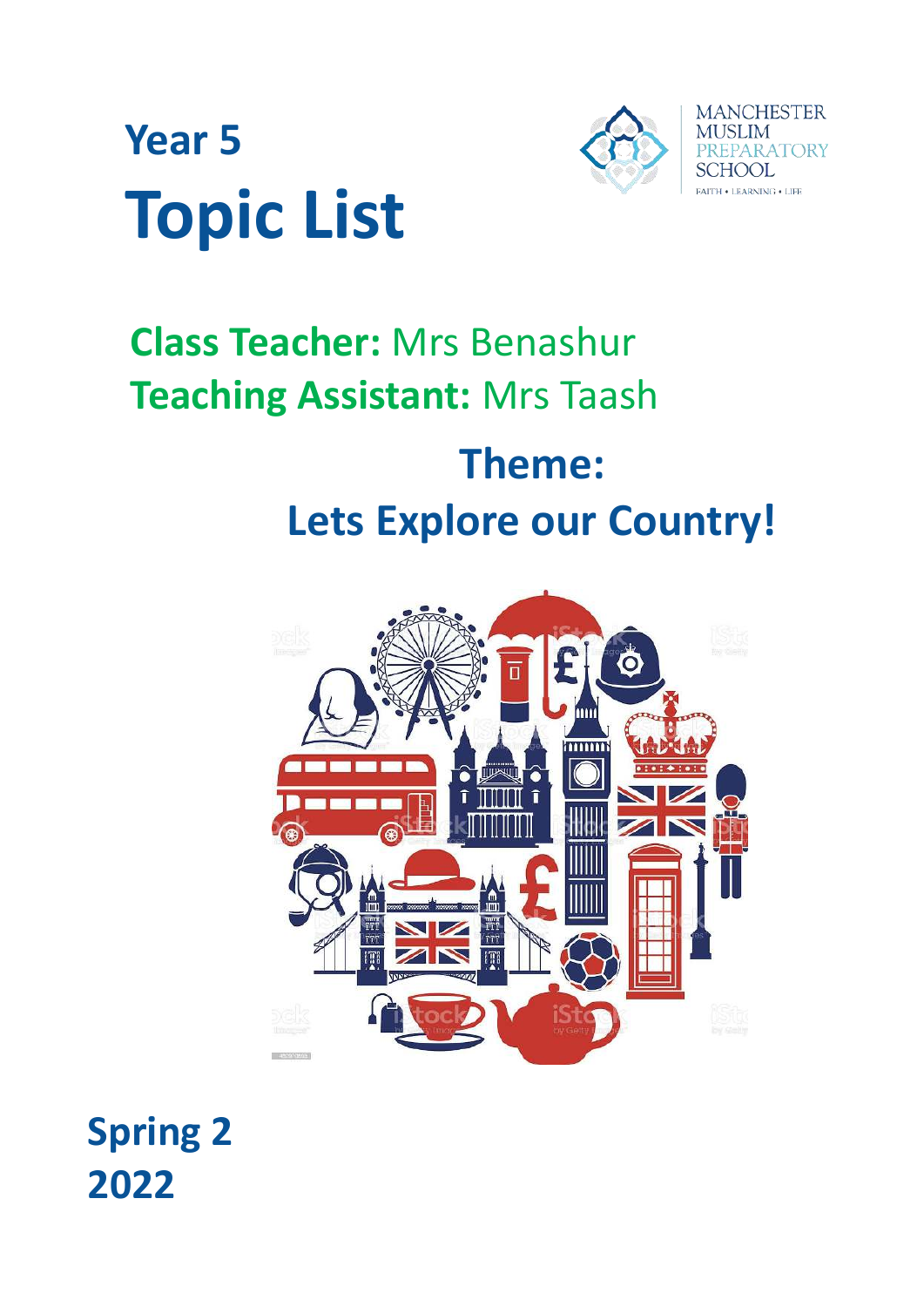#### **ENGLISH**

The children will be looking at Kensuke's Kingdom by Michael Morpurgo. Kensuke's Kingdom is about a young boy named Michael who disappears on the night before his twelfth birthday. The next morning, Michael wakes to find himself washed up on a beach on a remote island. Mysteriously, the only things he has with him are a bowl of water and a grilled fish. The rest of the story focuses on Michael's life on the island and his relationships with its inhabitants.

 The childrem will also be looking at poetry by Michael Rosen and Charles Causley.

#### **D&T**

In this unit of work, children will learn about how to take care of their bodies. This will involve learning about consent and autonomy, learning about body image and stereotypes and learning about substances which are harmful to our bodies. Children will also learn about the importance of sleep, exercise and hygiene. Lessons will explore the things that influence the way people think about their bodies, where different pressures can come from and how these pressures can be resisted.

#### **MATHS**

Children will need to look at different representations of fractions to expose any misconceptions. They can then move onto a practical exploration of equivalent fractions by folding paper before comparing fractions with drawings and diagrams in these first recap steps. Year 5 is the first time children explore improper fractions in depth so we have added a recap step from Year 4 where children add fractions to a total greater than one whole.

#### **ART**

This 'The Seaside' unit will teach your child how to use pen and colour, how to print, weave and make lanterns to create quality artwork that shows progression in skills. The children will also have the opportunity to explore the work of 'The Seaside' artists Alfred Wallis and Hokusai.

#### **QURAN**

**Memorisation: Surah** Abasa **Revision**: From at-Takwir to an-Naas **Reading**: Read from the Quran based on individual continued assessment.

#### **SCIENCE & HUMANITIES**

#### **Science**

This 'Forces' unit will teach your child about types of forces such as gravity, friction, water resistance and air resistance. Children will also learn about the use of mechanisms such as levers, gears and pulleys. The children will identify forces and find out about Isaac Newton and his discoveries about gravity, completing a comprehension about his life and his work. The children will look for patterns and links between the mass and weight of objects, using newton meters to measure the force of gravity.

#### **Humanities:**

Children will find out about the regions of the United Kingdom and discover how some of these areas have changed over time. They will research specific areas of the UK and how they have been by change. In addition, they will conduct a research activity on their own area and presenting this in an interesting way.